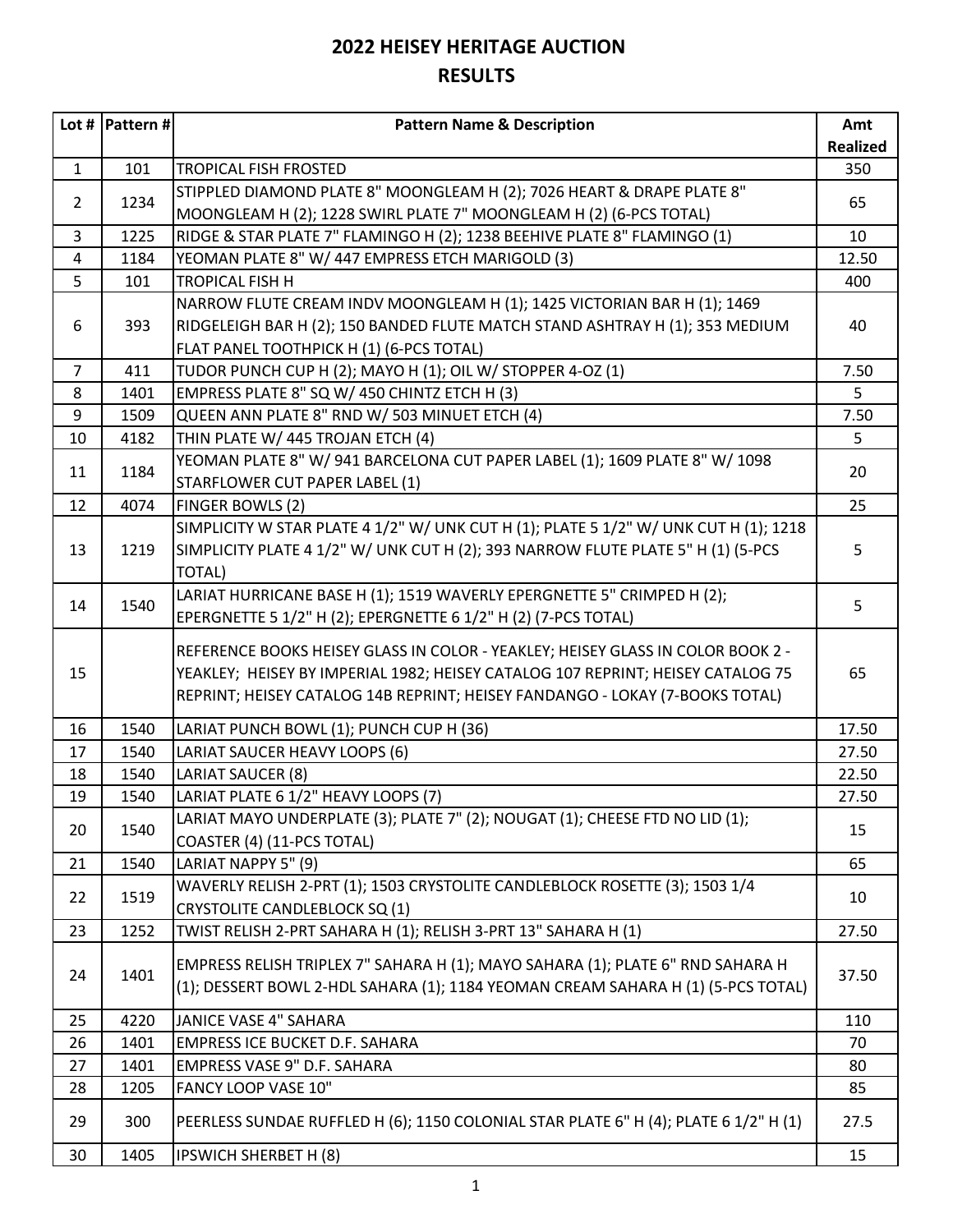|    | Lot #  Pattern # | <b>Pattern Name &amp; Description</b>                                                                                                                                                                                                                                             | Amt             |
|----|------------------|-----------------------------------------------------------------------------------------------------------------------------------------------------------------------------------------------------------------------------------------------------------------------------------|-----------------|
|    |                  |                                                                                                                                                                                                                                                                                   | <b>Realized</b> |
| 31 | 4054             | CORONATION BAR 2 1/2-OZ (1); SODA 12-OZ PAPER LABEL (2); SLIM JIM (2); MARTINI<br>PITCHER 1-PINT (1); COCKTAIL SHAKER W/ STRAINER & STOPPER 1-QT (1) (7-PCS TOTAL)                                                                                                                | 140             |
| 32 | 459              | ROUND COLONIAL BASKET 7" W/ UNK CUT H                                                                                                                                                                                                                                             | 42.50           |
| 33 | 393              | NARROW FLUTE JELLY 5" W/ 336 ROSETTE BAND ETCH H                                                                                                                                                                                                                                  | 17.50           |
| 34 | 300              | PEERLESS COMPORT 10" FTD SHALLOW                                                                                                                                                                                                                                                  | 60              |
| 35 | 350              | PINWHEEL & FAN NAPPY 8" H (1); NAPPY 4 1/2" H (5)                                                                                                                                                                                                                                 | 17.50           |
| 36 | 459              | ROUND COLONIAL BASKET 7" HDL f's                                                                                                                                                                                                                                                  | 25              |
| 37 | 1184             | YEOMAN CREAM & SUGAR W/ LID FLAMINGO H (1-SET)                                                                                                                                                                                                                                    | 10              |
| 38 | 1217             | STAR BOTTOM BOWL 8" W/ UNK CUT H (2); NAPPY 4 1/2" W/ UNK CUT H (10); 1183<br>REVERE CHEESE & CRACKER 12" W/ UNK CUT H WEAR (1); 1229 OCTAGON SANDWICH<br>PLATE 10" 2-HDL W/ UNK CUT H WEAR (1) (14-PCS TOTAL)                                                                    | 20              |
| 39 | 1503             | CRYSTOLITE BREAKFAST PRESERVE (1); LEAF NUT INDV (4); CONSERVE 2-PRT H (1); JAM JAR<br>H (1); JELLY (1); UNDERPLATE H (1); RELISH 5-PRT RND (1) (11-PCS TOTAL)                                                                                                                    | 15              |
| 40 | 1245             | STAR & ZIPPER NAPPY 9"                                                                                                                                                                                                                                                            | 65              |
| 41 | 3397             | <b>GASCONY TOMATO JUICE</b>                                                                                                                                                                                                                                                       | 27.50           |
| 42 | 1495             | FERN CANDLESTICK 2-LITE (PR)                                                                                                                                                                                                                                                      | 7.50            |
| 43 | 1541             | ATHENA FLORAL BOWL 12" (1); 1447 ROCOCO CHEESE PLATE W/ 507 ORCHID ETCH (1);<br>1509 QUEEN ANN CANDELETTE D.F. (1); 1567 PLANTATION CELERY W/ 516 PLANTATION<br>IVY ETCH H (1); 1533 WAMPUM TORTE PLATE (1); 1519 WAVERLY BUTTER LID ONLY SQ<br>SEAHORSE FINIAL (1) (6-PCS TOTAL) | 17.50           |
| 44 | 1238             | BEEHIVE PLATE 8" (6)                                                                                                                                                                                                                                                              | 20              |
| 45 | 429              | PLAIN PANEL RECESS OIL W/ STOPPER 6-OZ W/ UNK CUT STOPPER CUT TO MATCH H                                                                                                                                                                                                          | 27.50           |
| 46 | 337              | <b>TOURAINE OIL WEAR</b>                                                                                                                                                                                                                                                          | 15              |
| 47 | 1489             | PURITAN BITTERS BOTTLE W/ TUBE                                                                                                                                                                                                                                                    | 12.50           |
| 48 | 379              | URN SUGAR W/ LID HOTEL H FINIAL ROUGHNESS                                                                                                                                                                                                                                         | 60              |
| 49 | 353              | MEDIUM FLAT PANEL OIL 6-OZ W/ #8 STOPPER                                                                                                                                                                                                                                          | 12.50           |
| 50 | 341              | PURITAN SHERRY H (1); OYSTER COCKTAIL H (3)                                                                                                                                                                                                                                       | 5               |
| 51 | 359              | CHAMPAGNE 4-OZ H (1); CRÈME DE MENTHE N.O. H (3); GOBLET 7-OZ H (1) (5-PCS TOTAL)                                                                                                                                                                                                 | 5               |
| 52 | 347              | FIFTH AVENUE COLONIAL COCKTAIL H (3); 351 PRISCILLA WINE 2-OZ H (3); 393 NARROW<br>FLUTE CHAMPAGNE HOLLOW STEM H (1) (7-PCS TOTAL)                                                                                                                                                | 17.50           |
| 53 | 300              | PEERLESS GOBLET 7-OZ H (4); GOBLET 7-OZ LO FTD H (2); CLARET 4-OZ H (1); BURGUNDY 3<br>1/2-OZ H (2); WINE 2 1/2-OZ H (1); SHERRY H (1) (11-PCS TOTAL)                                                                                                                             | 17.50           |
| 54 | 1201             | FANDANGO JELLY 3-CORNER HDL (2); NAPPY 4 1/2" 3-CORNER W/ GOLD DÉCOR (1); NAPPY<br>7" RND SHALLOW (1); NAPPY 6" CUPPED (1); NAPPY 9" (1) (6-PCS TOTAL)                                                                                                                            | 27.50           |
| 55 | 341              | PURITAN CELERY 12" H (1); 411 TUDOR CELERY 12" H (1); COMPOTIER H (1)                                                                                                                                                                                                             | 22.50           |
| 56 | 315              | PANELED CANE PUNCH CUP H (1); PICKLE H (1)                                                                                                                                                                                                                                        | 15              |
| 57 | 393              | NARROW FLUTE CREAM & SUGAR W/ LID RND HOTEL H (1-SET); SUGAR NO LID RND HOTEL<br>H (1); SUGAR NO LID TABLE H (1); MUSTARD W/ LID H (1); CELERY 9" H (1); CELERY 12" H (1)<br>(7-PCS TOTAL)                                                                                        | 20              |
| 58 | 365              | OLD QUEEN ANNE CELERY 11" H                                                                                                                                                                                                                                                       | 20              |
| 59 | 1205             | FANCY LOOP OVAL CELERY TRAY 7" (1); OVAL CELERY TRAY 10" (1)                                                                                                                                                                                                                      | 12.50           |
| 60 | 1191             | LOBE PICKLE/OLIVE FLAMINGO (1); 1193 INSIDE SCALLOP CUCUMBER FLAMINGO H (1)                                                                                                                                                                                                       | 22.50           |
| 61 | 400              | COLONIAL SCALLOPED TOP JUG 1-QT H BASE C H (1); JUG 1/2-GAL H (1)                                                                                                                                                                                                                 | 10              |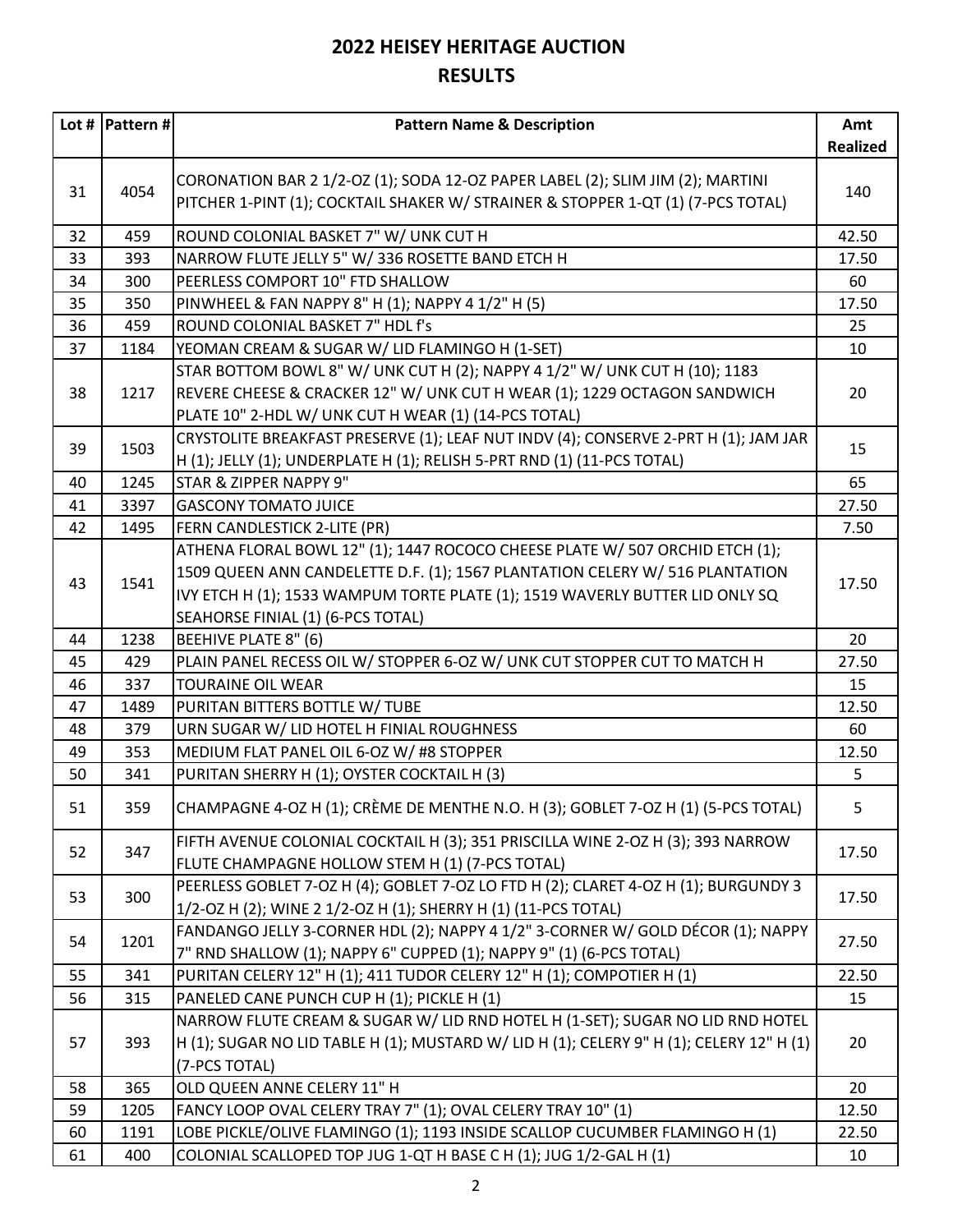|    | Lot #   Pattern # $ $ | <b>Pattern Name &amp; Description</b>                                                     | Amt             |
|----|-----------------------|-------------------------------------------------------------------------------------------|-----------------|
|    |                       |                                                                                           | <b>Realized</b> |
| 62 | 341 1/2               | PURITAN JUG 3-QT H (1); JUG 1/2-GAL H (1); JUG 3-PINT H (1)                               | 35              |
| 63 | 394                   | NARROW FLUTE CHEESE & CRACKER W/ LID WORN GOLD H                                          | 47.50           |
| 64 | 341 1/2               | PURITAN JUG 1-PINT H                                                                      | 17.50           |
| 65 | 350                   | PINWHEEL & FAN NAPPY 8" H (2); PUNCH BOWL BASE H (1)                                      | 7.50            |
|    |                       | COBEL COCKTAIL SHAKER 1-QT W/ STOPPER & 9-HOLE STRAINER (1); COCKTAIL SHAKER 1-           |                 |
| 66 | 4225                  | QT W/ STOPPER & 6-HOLE STRAINER 1-CLOUDY (2)                                              | 37.50           |
|    |                       | WAVERLY FLORAL BOWL 12" W/ 515 HEISEY ROSE ETCH (1); 1506 PROVINCIAL FLORAL               |                 |
| 67 | 1519                  | BOWL 11" H (1); 1540 LARIAT GARDENIA BOWL W/ SILVER DECOR (1)                             | 15              |
| 68 | 1503                  | CRYSTOLITE RELISH 3-PRT (1); JELLY 5" FTD H (1); RELISH 4-PRT LEAF (1); LEAF NUT INDV (4) | 20              |
|    |                       |                                                                                           |                 |
|    |                       | OLD SANDWICH ASHTRAY INDV H (13); 355 QUATOR BUTTER INDV H (3); 1425 VICTORIAN            |                 |
| 69 | 1404                  | MATCH STAND ASHTRAY INDV MONO "EBG" H (1); 1435 ASHTRAY INDV (3) (20-PCS TOTAL)           | 15              |
|    |                       |                                                                                           |                 |
| 70 | 352                   | FLAT PANEL GRAPEFRUIT H (4); 393 NARROW FLUTE GRAPEFRUIT H (1); CHEESE FTD H (1);         | 7.50            |
|    |                       | 1183 REVERE LEMON DISH W/ LID 5" W/ UNK CUT H (1)                                         |                 |
|    |                       | COLONIAL PANEL FINGER BOWL H (1); 351 PRISCILLA JELLY FTD 2-HDL H (1); 427 DAISY &        |                 |
| 71 | 331                   | LEAVES NAPPY 5" SHALLOW H (1); 1235 BEADED PANEL & SUNBURST NAPPY 4 1/2" (1);             | 12.50           |
|    |                       | NAPPY 5" RND SHALLOW (1); JELLY FTD (1); 350 PINWHEEL & FAN PUFF BOX NO LID H (1) (7-     |                 |
|    |                       | PCS TOTAL)                                                                                |                 |
| 72 | 357                   | PRISON STRIPE PICKLE H                                                                    | 260             |
|    |                       | PINEAPPLE & FAN BUTTER LID ONLY (1); 300 PEERLESS BUTTER LID ONLY H (1); 341 1/2          |                 |
| 73 | 1255                  | PURITAN BUTTER LID ONLY H (1); 353 MEDIUM FLAT PANEL MUSHROOM COVER 5" H (1)              | 10              |
|    |                       | YEOMAN BON BON W/ 679 WINDSOR CUT MOONGLEAM H (1); 1229 OCTAGON MUFFIN                    |                 |
| 74 | 1184                  | 10" MOONGLEAM (1); 112 MERCURY CANDLESTICK MOONGLEAM (1-ONLY)                             | 15              |
|    |                       | SKIRTED PANEL W HDL CANDLESTICK 7"(1); 112 MERCURY CANDLESTICK W/ 941                     |                 |
| 75 | 32                    | BARCELONA CUT (1-ONLY); 7000 SUNFLOWER CANDLESTICK (1-ONLY)                               | 7.50            |
| 76 | 5                     | PATRICIAN TOY CANDLESTICK (2)                                                             | 10              |
| 77 | 25                    | FEDERAL CANDLESTICK 7" (PR)                                                               | 40              |
| 78 | 3001/2                | PEERLESS VASE 9" H (1); 351 PRISCILLA VASE 5" H (1)                                       | 20              |
| 79 | 1183                  | REVERE SPICE DISH 8" 4-PRT                                                                | 10              |
|    |                       | CRYSTOLITE CANDY 3-PRT NO LID (1); BREAKFAST PRESERVE LEAF (1); SWAN NUT INDV (1);        |                 |
| 80 | 1503                  | JELLY FTD H (1); VASE 6" FTD (1) (5-PCS TOTAL)                                            | 17.50           |
|    |                       | SUNDAE HDL 4-OZ H (1); 150 BANDED FLUTE CANDLESTICK SAUCER FTD (1); 341 PURITAN           |                 |
| 81 | 1506                  | SALT & PEPPER (1-SET)                                                                     | 15              |
| 82 | 355                   | QUATOR CREAM & SUGAR INDV H (1-SET)                                                       | 15              |
| 83 | 1519                  | WAVERLY CREAM & SUGAR W/ 515 HEISEY ROSE ETCH H (1-SET)                                   | 5               |
|    |                       | DEBRA SUGAR H (1); SUGAR W/ UNK CUT (1); 352 FLAT PANEL CREAM H (1); 355 QUATOR           |                 |
| 84 | 1180                  | SUGAR W/ UNK CUT H (1) (4-PCS TOTAL)                                                      | 5               |
| 85 | 1540                  | LARIAT CREAM & SUGAR H (1-SET)                                                            | 5               |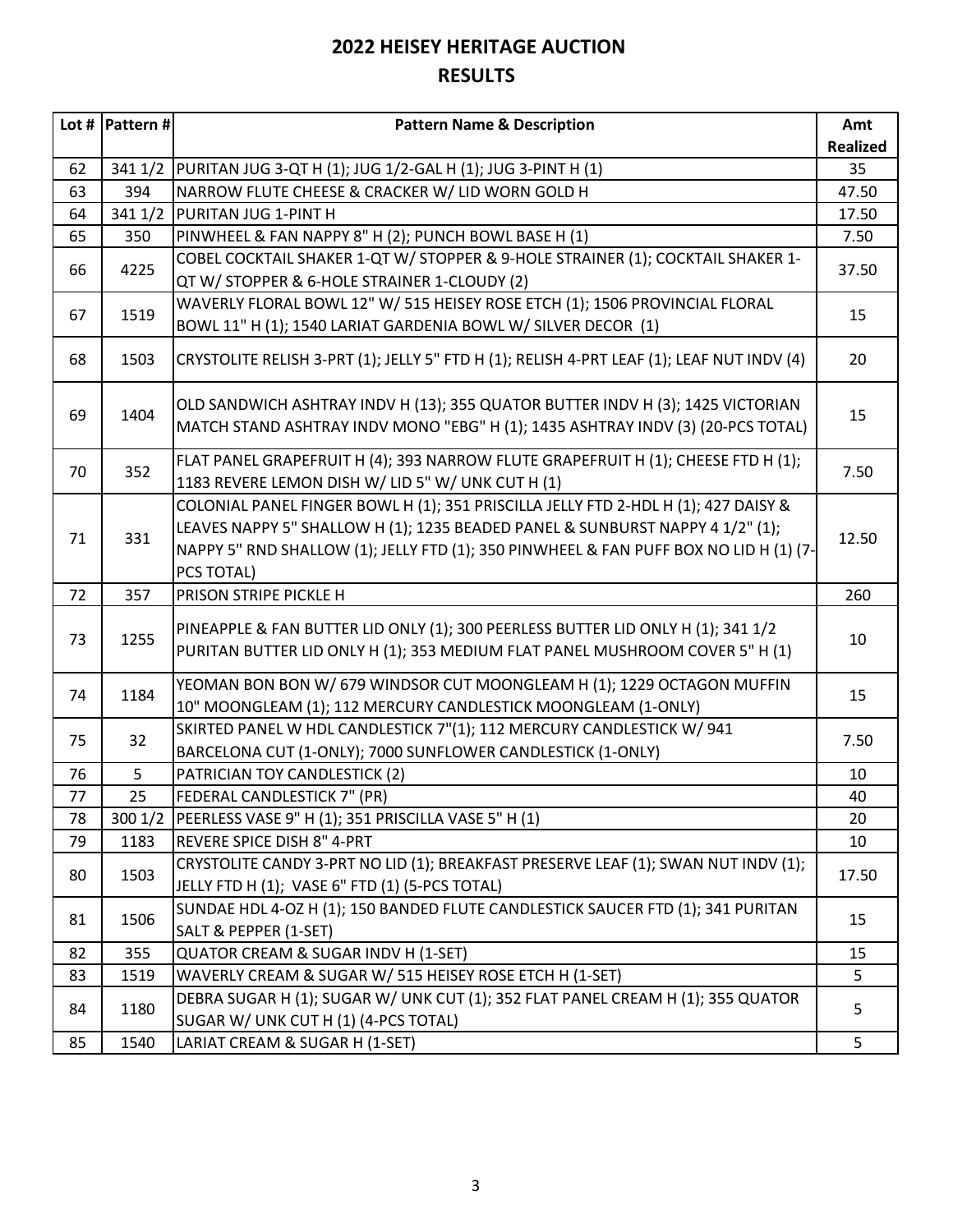|     | Lot #  Pattern # | <b>Pattern Name &amp; Description</b>                                                                                                                                                                                                                                                                                                                                                                                   | Amt<br><b>Realized</b> |
|-----|------------------|-------------------------------------------------------------------------------------------------------------------------------------------------------------------------------------------------------------------------------------------------------------------------------------------------------------------------------------------------------------------------------------------------------------------------|------------------------|
| 86  | 300              | OLD WILLIAMSBURG SUGAR INDV H (2); 429 PLAIN PANEL RECESS SUGAR NO LID HOTEL H<br>(1); 354 WIDE FLAT PANEL SUGAR HOTEL W/ UNK CUT H (1); 353 MEDIUM FLAT PANEL<br>SUGAR HOTEL OVAL H (1); 1185 YEOMAN SUGAR HOTEL W/ UNK CUT H (1); 150 POINTED<br>OVAL IN DIAMOND POINT SUGAR NO LID (1); 1184 YEOMAN SUGAR NO LID H (1); 1485<br>SATURN SUGAR NO LID HDL H (1); 1567 PLANTATION SUGAR (1) (10-PCS TOTAL)              | 5                      |
| 87  | 354              | WIDE FLAT PANEL SUGAR FOR STACK SET H (1); BUTTER INDV H (1); 341 1/2 PURITAN<br>CREAM H (1); 1205 FANCY LOOP CREAM INDV (3); 1185 YEOMAN CREAM HOTEL H (1); 1225<br>PLAIN BAND CREAM TABLE (1); 1235 BEADED PANEL & SUNBURST CREAM INDV (1); 433<br>GREEK KEY CREAM INDV H (1) (10-PCS TOTAL)                                                                                                                          | 7.50                   |
| 88  | 357              | PRISON STRIPE PICKLE H                                                                                                                                                                                                                                                                                                                                                                                                  | 115                    |
| 89  | 1540             | LARIAT PUNCH BOWL UNDERPLATE ONLY                                                                                                                                                                                                                                                                                                                                                                                       | 7.50                   |
| 90  | 341              | OLD WILLIAMSBURG PUNCH BOWL H (1); BASE LO H (1); PUNCH CUP H (6); METAL LADLE<br>(1)                                                                                                                                                                                                                                                                                                                                   | 35                     |
| 91  | 1508             | KREIMER CARD CASE MONO "WAJ" INSIDE RIM f                                                                                                                                                                                                                                                                                                                                                                               | 25                     |
| 92  | 1183             | REVERE CANDY BOX W/ LID 6" ENAMEL DÉCOR LID f's                                                                                                                                                                                                                                                                                                                                                                         | 70                     |
| 93  | 1101             | STITCH PUNCH CUP H (36)                                                                                                                                                                                                                                                                                                                                                                                                 | 7.50                   |
| 94  | 341              | OLD WILLIAMSBURG PUNCH CUP H (13)                                                                                                                                                                                                                                                                                                                                                                                       | 5                      |
| 95  | 337              | TOURAINE PUNCH CUP H (6)                                                                                                                                                                                                                                                                                                                                                                                                | 5                      |
| 96  | 305              | PUNTY & DIAMOND POINT PUNCH CUP H (10)                                                                                                                                                                                                                                                                                                                                                                                  | 105                    |
| 97  | 335              | PRINCE OF WALES PLUMES PUNCH CUP H (8)                                                                                                                                                                                                                                                                                                                                                                                  | 22.50                  |
| 98  | 1401             | <b>EMPRESS PUNCH CUP H (11)</b>                                                                                                                                                                                                                                                                                                                                                                                         | 7.50                   |
| 99  | 407              | COARSE RIB PUNCH CUP H (9)                                                                                                                                                                                                                                                                                                                                                                                              | 5                      |
| 100 | 1212             | CRIM PUNCH CUP 4 1/2-OZ H (1); 1174 PUNCH CUP 5-OZ H (2); 429 PLAIN PANEL RECESS<br>PUNCH CUP H (2); 339 CONTINENTAL PUNCH CUP H (1); 1101 STITCH PUNCH CUP D.O. H<br>(2); 300 1/2 PEERLESS SHERBET HANDLELESS H (1); 300 PEERLESS PUNCH CUP H (1); 341<br>PURITAN PUNCH CUP 3-OZ H (1); 351 PRISCILLA PUNCH CUP H (2); 1100 PUNCH CUP H (1);<br>379 URN PUNCH CUP H (1); 300 1/2 PEERLESS PUNCH CUP (4) (19-PCS TOTAL) | 7.50                   |
| 101 | 339              | CONTINENTAL SPOONER H (1); 1225 PLAIN BAND SPOONER (1)                                                                                                                                                                                                                                                                                                                                                                  | 45                     |
| 102 | 1183             | REVERE JELLY HDL W/ UNK CUT H (1); JELLY HDL W/ UNK CUT H (1); 339 CONTINENTAL<br>JELLY HDL 3-CORNER H (1)                                                                                                                                                                                                                                                                                                              | 5                      |
| 103 | 400              | COLONIAL SCALLOPED TOP NAPPY 8" H (1); 341 1/2 PURITAN NAPPY 8" H (1)                                                                                                                                                                                                                                                                                                                                                   | 5                      |
| 104 | 1129             | FINE TOOTH NAPPY 4 1/2" SHALLOW H (6)                                                                                                                                                                                                                                                                                                                                                                                   | 10                     |
| 105 | 1218             | SIMPLICITY PLATE 4 1/2" H (2); PLATE 6" W/ 657 LIBERTY CUT (2); 1219 SIMPLICITY W/ STAR<br>PLATE 4 1/2" H (1); 398 HOPEWELL NAPPY 8" SHALLOW H (1) (6-PCS TOTAL)                                                                                                                                                                                                                                                        | 5                      |
| 106 | 351              | PRISCILLA MUSTARD NO LID H (1); 357 LAVENDER JAR 7-OZ NO STOPPER (1); 465 RECESSED<br>PANEL CANDY 1/4-LB NO LID (1); 1183 REVERE MARMALADE NO LID W/ UNK CUT H (1)                                                                                                                                                                                                                                                      | 5                      |
| 107 | 393              | NARROW FLUTE PLATE 4 1/2" H (2); PLATE 5" H (1); PLATE 5 1/2" H (6); PLATE 7" H (1);<br>BANANA SPLIT (1); NAPPY 4 1/2" H (1); JELLY 2-HDL H (1) (13-PCS TOTAL)                                                                                                                                                                                                                                                          | 7.50                   |
| 108 | 1150             | COLONIAL STAR PLATE 4 1/2" H (5); PLATE 5" H (6); PLATE 6" (2); 341 1/2 PURITAN FINGER<br>BOWL H (2); 300 1/2 PEERLESS FINGER BOWL H (3); 341 OLD WILLIAMSBURG MAYO<br>UNDERPLATE H (1) (19-PCS TOTAL)                                                                                                                                                                                                                  | 5                      |
| 109 | 1469             | RIDGELEIGH SALT SHAKER CONE SHAPE H (3)                                                                                                                                                                                                                                                                                                                                                                                 | 22.50                  |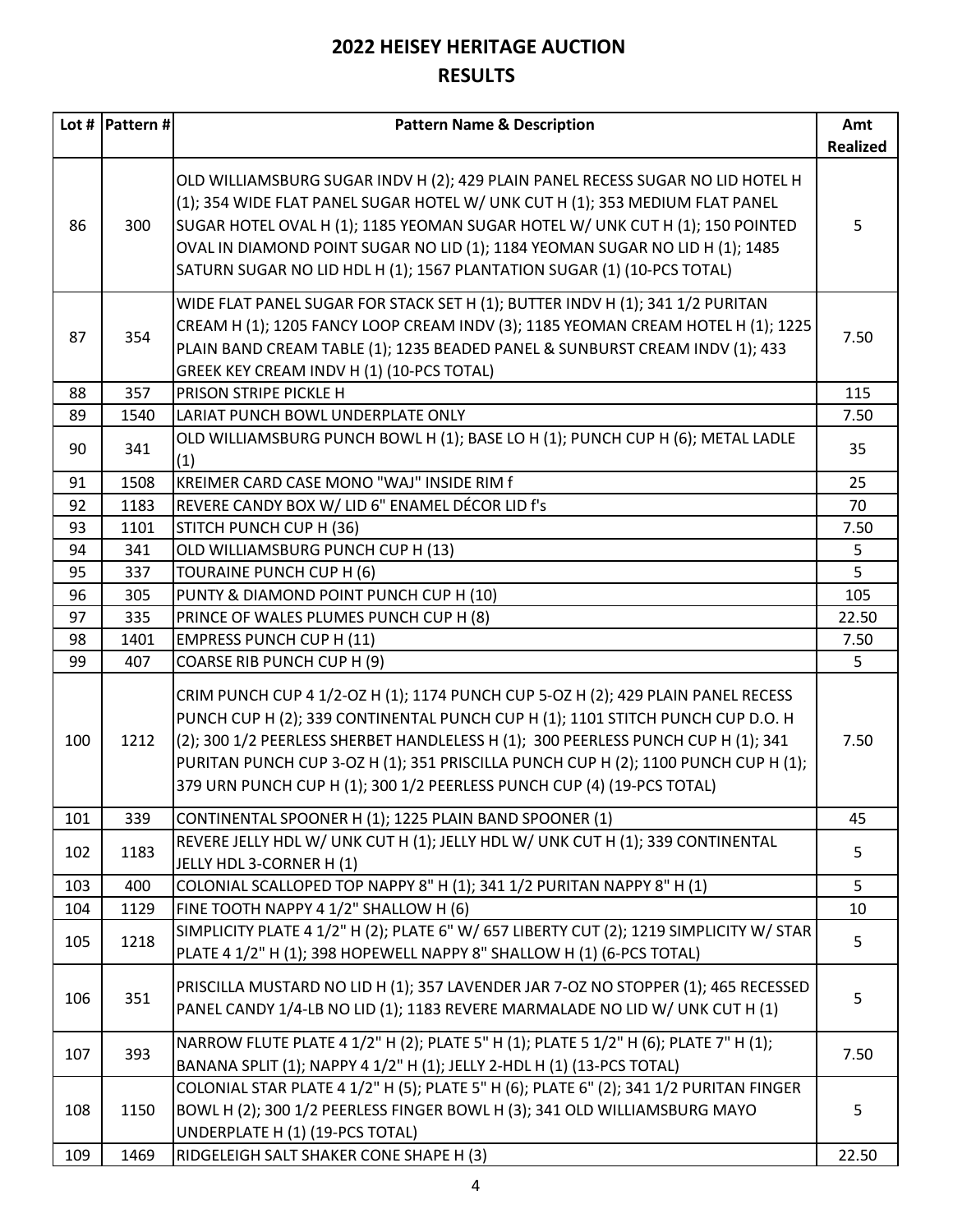|     | Lot #   Pattern # $ $ | <b>Pattern Name &amp; Description</b>                                                   | Amt             |
|-----|-----------------------|-----------------------------------------------------------------------------------------|-----------------|
|     |                       |                                                                                         | <b>Realized</b> |
| 110 | 1255                  | PINEAPPLE & FAN SALT & PEPPER (1-SET)                                                   | 35              |
| 111 | 10                    | SMALL SQUARE SALT & PEPPER (1-SET)                                                      | 20              |
| 112 | 1519                  | WAVERLY SALT & PEPPER SHORT W/ UNK CUT (1-SET)                                          | 30              |
| 113 | 305                   | PUNTY & DIAMOND POINT SALT SHAKER #2 (1)                                                | 32.50           |
| 114 | 300                   | PEERLESS SALT SHAKER #2 (1)                                                             | 12.50           |
| 115 | 341                   | PURITAN SALT SHAKER #3 H (1)                                                            | 7.50            |
| 116 | 41                    | TALL CONE SALT & PEPPER EACH W/ DIFF UNK CUT H (2-PCS)                                  | 15              |
| 117 | 23                    | SHORT PANEL SALT SHAKER (1); 24 MEDIUM PANEL SALT & PEPPER H (1-SET)                    | 5               |
| 118 | 25                    | TALL PANEL SALT & PEPPER H (1-SET)                                                      | 5               |
| 119 | 400                   | COLONIAL SCALLOPED TOP SALT & PEPPER #3 (2-SETS)                                        | 30              |
| 120 |                       | SALT & PEPPER PATTERN UNK BETWEEN #24 & #25 H (1-SET)                                   | 75              |
| 121 | 8                     | <b>VERTICAL BEAD &amp; PANEL NAPPY 10" SHALLOW</b>                                      | 20              |
| 122 | 4036                  | MARSHALL COCKTAIL SHAKER STOPPER B                                                      | 32.50           |
| 123 | 1519                  | WAVERLY OIL W/ STERLING BASE W/ 515 HEISEY ROSE ETCH                                    | 27.50           |
| 124 | 1184                  | YEOMAN MINT 3-PRT CTR HDL MOONGLEAM H                                                   | 17.50           |
|     |                       | BANDED FLUTE PUNCH BOWL (1); BASE (1); PUNCH CUP (27); SILVER LADLE (1) (30-PCS         |                 |
| 125 | 150                   | <b>TOTAL)</b>                                                                           | 80              |
| 126 | 1503                  | <b>CRYSTOLITE SYRUP BLACK HDL</b>                                                       | 47.50           |
|     |                       | 1519 WAVERLY PLATE 7" W/ 507 ORCHID ETCH (7); CREAM & SUGAR H W/ 507 ORCHID             |                 |
| 127 | 1519                  | ETCH (1-SET)                                                                            | 15              |
|     |                       | RIDGELEIGH PUFF BOX H C (1); COLOGNE STOPPER X (1); MUSTARD W/ LID H (1); FRENCH        |                 |
|     |                       | DRESSING NO STOPPER (1); NAPPY 4 1/2" H (1); JELLY 2-HDL H (1); PICKLE/OLIVE 12" H (1); |                 |
| 128 | 1469                  | BRIDGE ASHTRAYS H (2); ASHTRAY SQ (9); COASTER 3 1/2" (5); COASTER 3" (8) (31-PCS       | 65              |
|     |                       | TOTAL)                                                                                  |                 |
| 129 | 1184                  | YEOMAN GOBLET FLAMINGO H (10)                                                           | 110             |
| 130 | 416                   | BEER TUMBLER 3 1/2-OZ HDL ENGRAVED "SARATOGA IRWIN E. SILVER" H                         | 155             |
| 131 | 357                   | SYRUP 7-OZ H                                                                            | 7.50            |
| 132 | 379                   | URN SYRUP METAL LID H                                                                   | 22.50           |
| 133 | 371                   | <b>DELANEY SYRUP H</b>                                                                  | 10              |
| 134 | 363                   | LARKIN SYRUP 7-OZ W/ UNK CUT H                                                          | 5               |
| 135 | 353                   | MEDIUM FLAT PANEL SYRUP 5-OZ H SPOUT f's (1); SYRUP 7-OZ H (1)                          | 10              |
| 136 | 362                   | EARNSHAW SYRUP 7-OZ H EACH W/ DIFF UNK CUT 1-RIM F (2)                                  | 5               |
| 137 | 4036                  | MARSHALL COCKTAIL SHAKER W/ ROOSTER HEAD STOPPER                                        | 45              |
| 138 | 1183                  | REVERE SANDWICH CTR HDL W/ UNK ELABORATE CUT H                                          | 230             |
|     |                       | AFRICAN SHERBET MOONGLEAM STEM & FT 3-RIM f's (5); 3357 KING ARTHUR GOBLET              |                 |
| 139 | 3370                  | MOONGLEAM STEM & FT H (1)                                                               | 70              |
| 140 | 393                   | NARROW FLUTE PUNCH BOWL H (1); BASE H (1); PUNCH CUP (23); METAL LADLE (1)              | 52.50           |
| 141 | 1401                  | <b>EMPRESS RELISH TRIPLEX 7" MOONGLEAM</b>                                              | 17.50           |
|     |                       | PLEAT & PANEL SPICE TRAY 5-PRT H (1); 353 MEDIUM FLAT PANEL SPICE TRAY W/ UNK CUT       |                 |
| 142 | 1170                  | (1)                                                                                     | 7.50            |
|     |                       | NARROW FLUTE NAPPY 7" (1); 150 BANDED FLUTE NAPPY 9" FLARED WORN GOLD H (1);            |                 |
| 143 | 393 1/2               | 466 PANEL & DOUBLE PLEAT NAPPY 8" H (1)                                                 | 5               |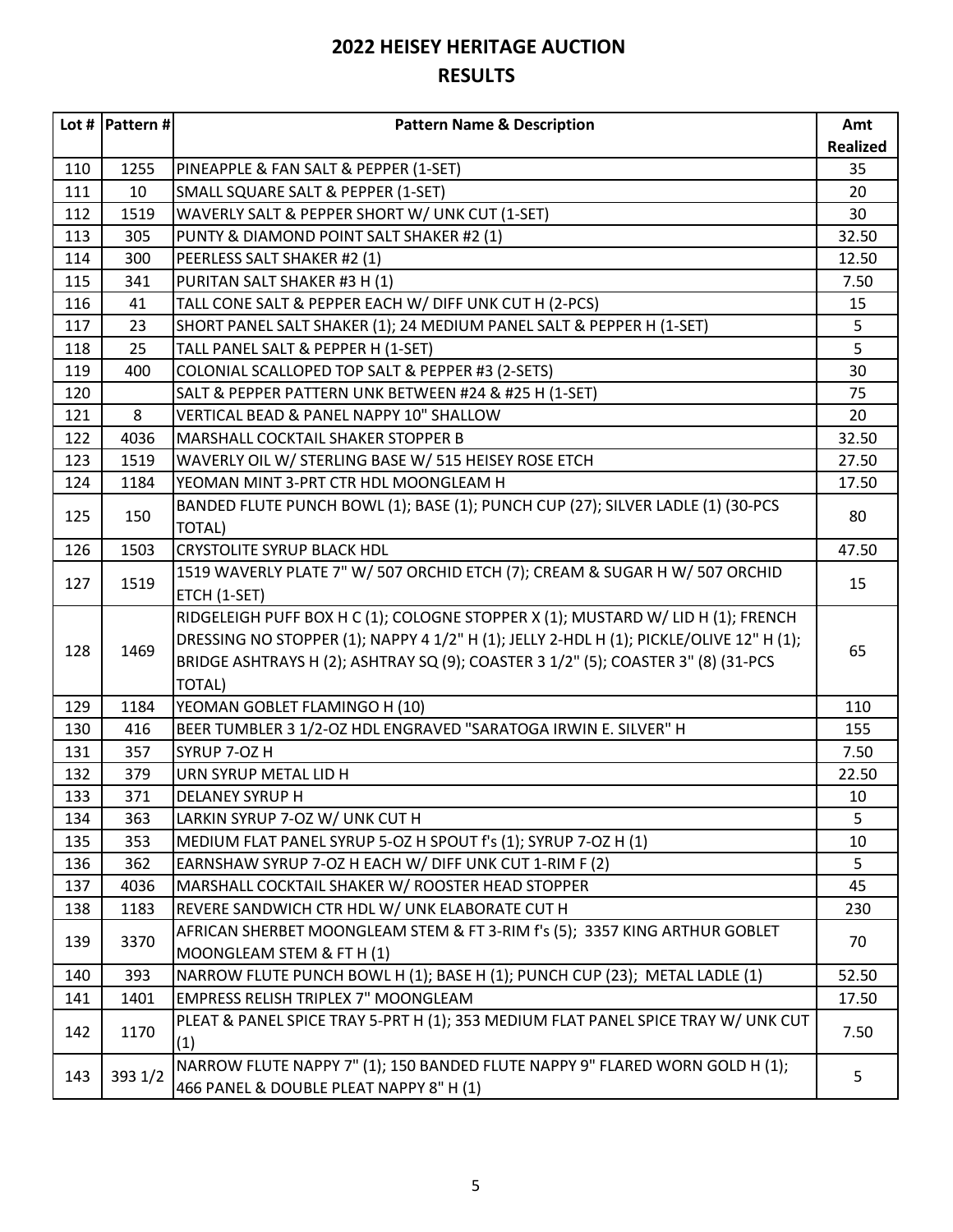|     | Lot #   Pattern # $ $ | <b>Pattern Name &amp; Description</b>                                                                                                                                                                                                                      | Amt             |
|-----|-----------------------|------------------------------------------------------------------------------------------------------------------------------------------------------------------------------------------------------------------------------------------------------------|-----------------|
|     |                       |                                                                                                                                                                                                                                                            | <b>Realized</b> |
| 144 | 1503                  | CRYSTOLITE OIL (3); LEAF NUT MASTER (1); LEAF NUT INDV (5); CANDY BOX NO LID (1);<br>CANDY BOX 3-PRT NO LID (1); MAYO SHELL (1); SPOON (1); CHEESE FTD (1); CIGARETTE BOX<br>4 1/2" NO LID H (2); ASHTRAY 3" SQ H (1); OIL STOPPER ONLY (1) (18-PCS TOTAL) | 22.50           |
| 145 | 1503                  | <b>CRYSTOLITE SYRUP</b>                                                                                                                                                                                                                                    | 30              |
| 146 | 300                   | PEERLESS WATER BOTTLE                                                                                                                                                                                                                                      | 35              |
| 147 | 1489                  | PURITAN BITTERS BOTTLE NO TUBE (1); DECANTER (1)                                                                                                                                                                                                           | 15              |
| 148 | 1425                  | VICTORIAN DECANTER CLOUDY (2)                                                                                                                                                                                                                              | 95              |
| 149 | 4036                  | <b>MARSHALL COCKTAIL SHAKER</b>                                                                                                                                                                                                                            | 20              |
| 150 | 4036 1/2              | MARSHALL DECANTER (2)                                                                                                                                                                                                                                      | 27.50           |
| 151 | 1503                  | CRYSTOLITE CANDLEBLOCK SQ (PR); 1503 1/4 CANDLEBLOCK MELON (PR); 1503 3/4<br>CANDLEBLOCK CYLINDER (PR); 1566 BANDED CRYSTOLITE CANDLEBLOCK (PR) (8-PCS<br><b>TOTAL)</b>                                                                                    | 30              |
| 152 | 1519                  | WAVERLY GARDENIA BOWL 13" W/ 515 HEISEY ROSE ETCH (1); GARDENIA BOWL 13" W/<br>511 GARDENIA ETCH (1)                                                                                                                                                       | 7.50            |
| 153 | 1425                  | VICTORIAN CELERY TRAY 12" H (1); 1447 ROCOCO CELERY TRAY 12" (1); 407 COARSE RIB<br>CELERY TRAY 12" H (1)                                                                                                                                                  | 12.50           |
| 154 | 1201                  | FANDANGO CELERY VASE BASE f                                                                                                                                                                                                                                | 60              |
| 155 | 3350                  | WABASH GOBLET H (6); 3390 CARCASSONNE GOBLET HI FTD H (4); SODA 10-OZ FTD (2);<br>5025 TYROLEAN CHAMPAGNE (2); 3357 KING ARTHUR GOBLET (1); 3408 JAMESTOWN<br>SHERRY (2) (17-PCS TOTAL)                                                                    | 60              |
| 156 | 1428                  | WARWICK VASE 7" (1); VASE 5" H (2)                                                                                                                                                                                                                         | 12.50           |
| 157 | 406                   | COARSE RIB NAPPY 7" (1); NAPPY 5" H (2); 407 COARSE RIB PLATE 11" H (1); PLATE 5 1/2" H<br>(2) (6-PCS TOTAL)                                                                                                                                               | 5               |
| 158 | 1469                  | RIDGELEIGH NAPPY 8 1/2" SQ H (1); NAPPY 8 1/2" RND H (1); RELISH 10 1/2" RND 3-PRT H<br>(1); COMPORT 8" FTD (1); NUT H (5) (9-PCS TOTAL)                                                                                                                   | 25              |
| 159 | 343                   | SUNBURST ICE CREAM TRAY 14" H (1); NAPPY 5" SHALLOW H (1); PUNCH BOWL BASE ONLY<br>SMALL H B (1)                                                                                                                                                           | 17.50           |
| 160 | 5012                  | URN CIGARETTE HOLDER (2)                                                                                                                                                                                                                                   | 7.50            |
| 161 | 357                   | PRISON STRIPE NAPPY 8" FLARED H (1); NAPPY 9" H (1); NAPPY 5" FLARED H (1)                                                                                                                                                                                 | 260             |
| 162 | 1472                  | PARALLEL QUARTER FLORAL BOWL W/ 492 KING HOUSE ETCH H (1); CANDLESTICK W/ 492<br>KING HOUSE ETCH (PR)                                                                                                                                                      | 65              |
| 163 | 1495                  | FERN TORTE PLATE 13" W/ 497 ROSALIE ETCH (1); CANDLESTICK W/ 508 FLORAL ETCH (PR)                                                                                                                                                                          | 7.50            |
| 164 | 341                   | PURITAN DECANTER NO STOPPER (1); 1235 BEADED PANEL & SUNBURST DECANTER NO<br>STOPPER POOR GOLD CLOUDY (1); 367 PRISM BAND DECANTER NO STOPPER (1)                                                                                                          | 5               |
| 165 | 341                   | PURITAN CAKE SALVER 9"                                                                                                                                                                                                                                     | 75              |
| 166 | 1495                  | FERN MAYO W/893 CARLTON CUT (1); CHEESE PLATE W/893 CARLTON CUT (1); MAYO 2-<br>PRT W/ 941 BARCELONA CUT (1)                                                                                                                                               | 15              |
| 167 | 441                   | VASE 8" H                                                                                                                                                                                                                                                  | 32.50           |
| 168 | 341                   | PURITAN COMPORT 8" SHALLOW H (1); JELLY 3" FTD H (4)                                                                                                                                                                                                       | 5               |
| 169 | 1567                  | PLANTATION COMPORT FTD NO LID H (2); RELISH 11" 3-PRT H (1); PUNCH CUP H (1);<br>DRESSING 9" 2-PRT W/ 516 PLANTATION IVY ETCH H (1)                                                                                                                        | 12.50           |
| 170 | 463                   | BONNET BASKET 8" W/ 693 CLOISTER CUT H (1); 465 RECESSED PANEL BASKET 8" W/ 336<br>ROSETTE BAND ETCH H SUN PURPLE (1)                                                                                                                                      | 52.50           |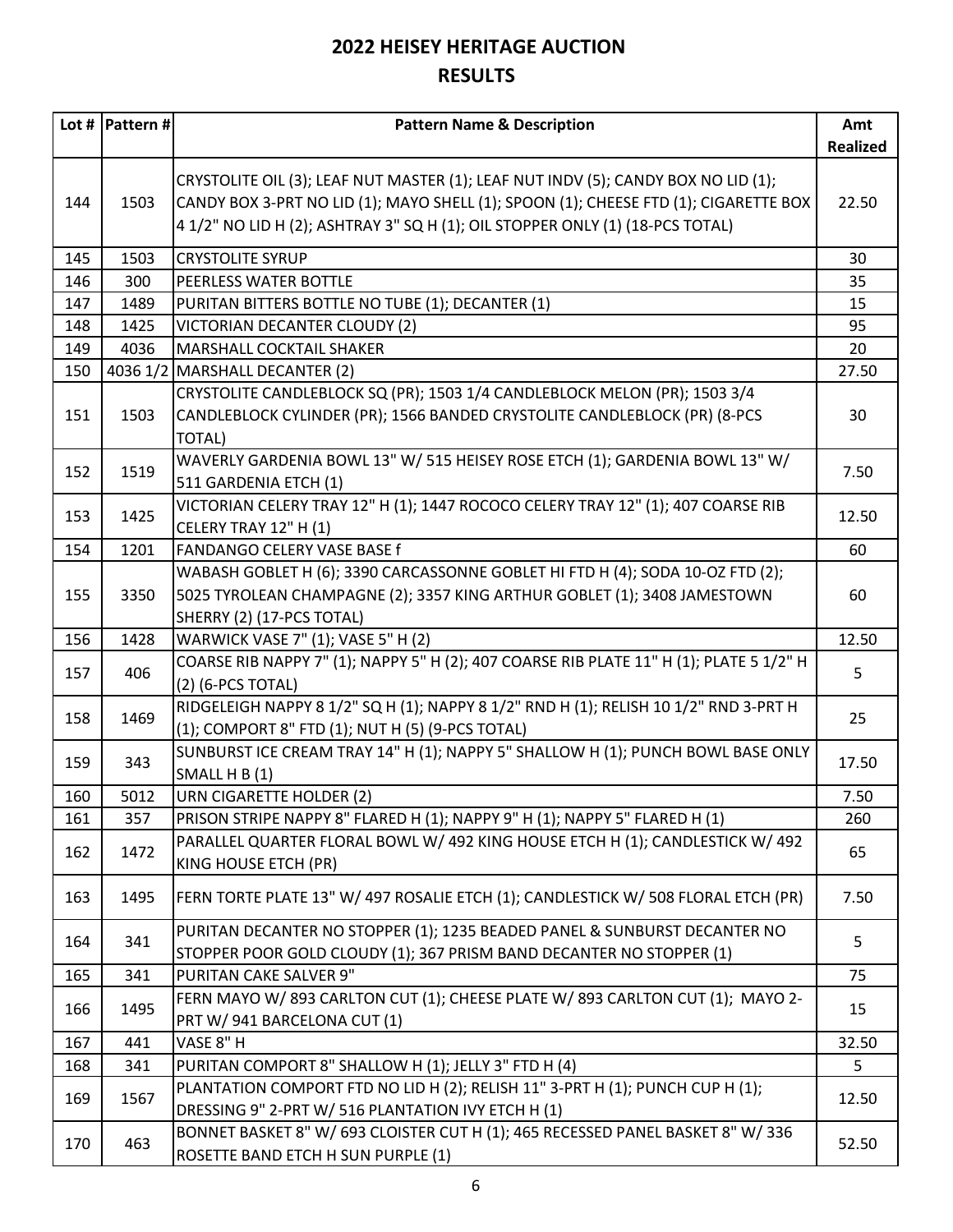|     | Lot #   Pattern # $ $ | <b>Pattern Name &amp; Description</b>                                                                                                                                                                                                                                                                                                                                                                                                                                          | Amt             |
|-----|-----------------------|--------------------------------------------------------------------------------------------------------------------------------------------------------------------------------------------------------------------------------------------------------------------------------------------------------------------------------------------------------------------------------------------------------------------------------------------------------------------------------|-----------------|
|     |                       |                                                                                                                                                                                                                                                                                                                                                                                                                                                                                | <b>Realized</b> |
| 171 | 10                    | GIBSON GIRL FLORAL BOWL 10" W/ HAWKES-LIKE CUT H (1); 1218 SIMPLICITY PLATE 9" W/<br>SIGNED HAWKES CUT (1)                                                                                                                                                                                                                                                                                                                                                                     | 25              |
| 172 | 10                    | GIBSON GIRL FLORAL BOWL 10" FLAMINGO H (1); 1252 TWIST FLORAL BOWL 9" ROLLED<br>EDGE FLAMINGO H (1); 1433 THUMBPRINT & PANEL CANDLESTICK FLAMINGO (1-ONLY)                                                                                                                                                                                                                                                                                                                     | 30              |
| 173 | 1519                  | WAVERLY FLORAL BOWL 11" SEA HORSE FT H (1); SALAD BOWL 9 1/2" (1)                                                                                                                                                                                                                                                                                                                                                                                                              | 10              |
| 174 | 1170                  | PLEAT & PANEL NAPPY 8" H (1); COMPORT HI FTD NO LID (1); CREAM SOUP W/ UNK CUT H<br>(1); UNDERPLATE W/ UNK CUT H (1)                                                                                                                                                                                                                                                                                                                                                           | 7.50            |
| 175 | 1425                  | VICTORIAN NAPPY 8" H (1); SALT & PEPPER BARREL H (1-SET); OIL W/ STOPPER (1); BAR H<br>(1) (4-PCS TOTAL)                                                                                                                                                                                                                                                                                                                                                                       | 40              |
| 176 | 3408                  | JAMESTOWN GOBLET (2); 4044 NEW ERA SODA 12-OZ FTD (1); 3333 OLD GLORY<br>CHAMPAGNE W/ 413 RENAISSANCE ETCH H (1); 5011 YORKTOWN CORDIAL H (5); 5024<br>OXFORD GOBLET H (1); COCKTAIL H (1); CLARET H (1) (12-PCS TOTAL)                                                                                                                                                                                                                                                        | 27.50           |
| 177 | 433                   | GREEK KEY CELERY 9" H (1); 1252 TWIST PICKLE H (1); 393 NARROW FLUTE TRAY 10" 2-<br>CIRCLES H (1); 353 MEDIUM FLAT PANEL TRAY 10 1/2" H (1); 1183 YEOMAN TRAY 7 1/2" X<br>4" 3-CIRCLES H (1) (5-PCS TOTAL)                                                                                                                                                                                                                                                                     | 7.50            |
| 178 | 1485                  | SATURN CELERY 10" H (1); TIDBIT H BASE f (1)                                                                                                                                                                                                                                                                                                                                                                                                                                   | 10              |
| 179 | 341                   | PURITAN JELLY 5" FTD (1); CELERY 9" H (3); NAPPY 11" OVAL H (1); NAPPY 9" OVAL H (1);<br>NAPPY 8" OVAL H (1) (7-PCS TOTAL)                                                                                                                                                                                                                                                                                                                                                     | 7.50            |
| 180 | 1540                  | LARIAT FLORAL BOWL 12" (1); CANDLESTICK 1-LITE (PR); MARSHMALLOW DISH (1); PLATE<br>7" (1); RELISH 12" 3-PRT W/ UNK CUT (1); MAYO W/ 980 MOONGLO CUT (1); UNDERPLATE<br>W/980 MOONGLO CUT (1); COCKTAIL W/980 MOONGLO CUT (1); CHAMPAGNE W/980<br>MOONGLO CUT (1) (10-PCS TOTAL)                                                                                                                                                                                               | 30              |
| 181 | 4036 1/2              | MARSHALL DECANTER W/980 MOONGLO CUT                                                                                                                                                                                                                                                                                                                                                                                                                                            | 110             |
| 182 | 1404                  | OLD SANDWICH CANDLESTICK 1-LITE (PR)                                                                                                                                                                                                                                                                                                                                                                                                                                           | 20              |
| 183 | 1425                  | VICTORIAN CANDLESTICK 2-LITE (PR)                                                                                                                                                                                                                                                                                                                                                                                                                                              | 30              |
| 184 | 339                   | CONTINENTAL WATER BOTTLE RIM f's (1); 351 PRISCILLA WATER BOTTLE (1)                                                                                                                                                                                                                                                                                                                                                                                                           | 5               |
| 185 | 1252                  | TWIST NAPPY 4 1/2" FLAMINGO H (18); 3380 OLD DOMINION CHAMPAGNE FLAMINGO (3);<br>2516 CIRCLE PAIR TUMBLER FLAMINGO (1); 1186 YEOMAN CUP FLAMINGO (1); 1184<br>YEOMAN CUP FLAMINGO (1) (24-PCS TOTAL)                                                                                                                                                                                                                                                                           | 30              |
| 186 | 357                   | PRISON STRIPE MOLASSES HDL C                                                                                                                                                                                                                                                                                                                                                                                                                                                   | 390             |
| 187 | 1509                  | QUEEN ANN COMPORT OVAL (1); 339 CONTINENTAL JELLY HI FTD H (1); 1951 CABOCHON<br>COMPORT FTD H (2); 353 MEDIUM FLAT PANEL COMPORT 4" LO FTD CUPPED H (1); 310<br>RING BAND JELLY FTD POOR GOLD CUSTARD (1) (6-PCS TOTAL)                                                                                                                                                                                                                                                       | 7.50            |
| 188 | 5025                  | TYROLEAN GOBLET W/ 507 ORCHID ETCH (1); 6091 CABOCHON GOBLET W/ UNK<br>ELABORATE CUT H (1); 5003 CRYSTOLITE SHERBET W/ UNK CUT H (1)                                                                                                                                                                                                                                                                                                                                           | 65              |
| 189 | 1519                  | WAVERLY SALT & PEPPER SILVER OVERLAY (1-SET); 1509 QUEEN ANN ICE BUCKET NO HDL<br>SILVER OVERLAY (1); 398 HOPEWELL NAPPY 5" SILVER OVERLAY W/ UNK CUT H (1); 393<br>NARROW FLUTE PRESERVE W/ LID FTD GOLD DÉCOR (1); 1186 YEOMAN PLATE 7" OVAL<br>WORN GOLD H (1); 1183 REVERE CANDY BOX NO LID 6" GOLD RIM (1); 352 FLAT PANEL<br>GRAPEFRUIT WORN GOLD H (1); 473 NARROW FLUTE W/ RIM CREAM FOR STACK SET GOLD<br>DECOR H (1); BUTTER INDV FOR STACK SET H (1) (10-PCS TOTAL) | 17.5            |
| 190 | 315                   | PANELED CANE CRUET WRONG STOPPER                                                                                                                                                                                                                                                                                                                                                                                                                                               | 7.50            |
| 191 | 1231                  | RIBBED OCTAGON SANDWICH PLATE CTR HDL MOONGLEAM H (1); 1401 EMPRESS<br>PRESERVE 4-FTD MOONGLEAM (1)                                                                                                                                                                                                                                                                                                                                                                            | 12.50           |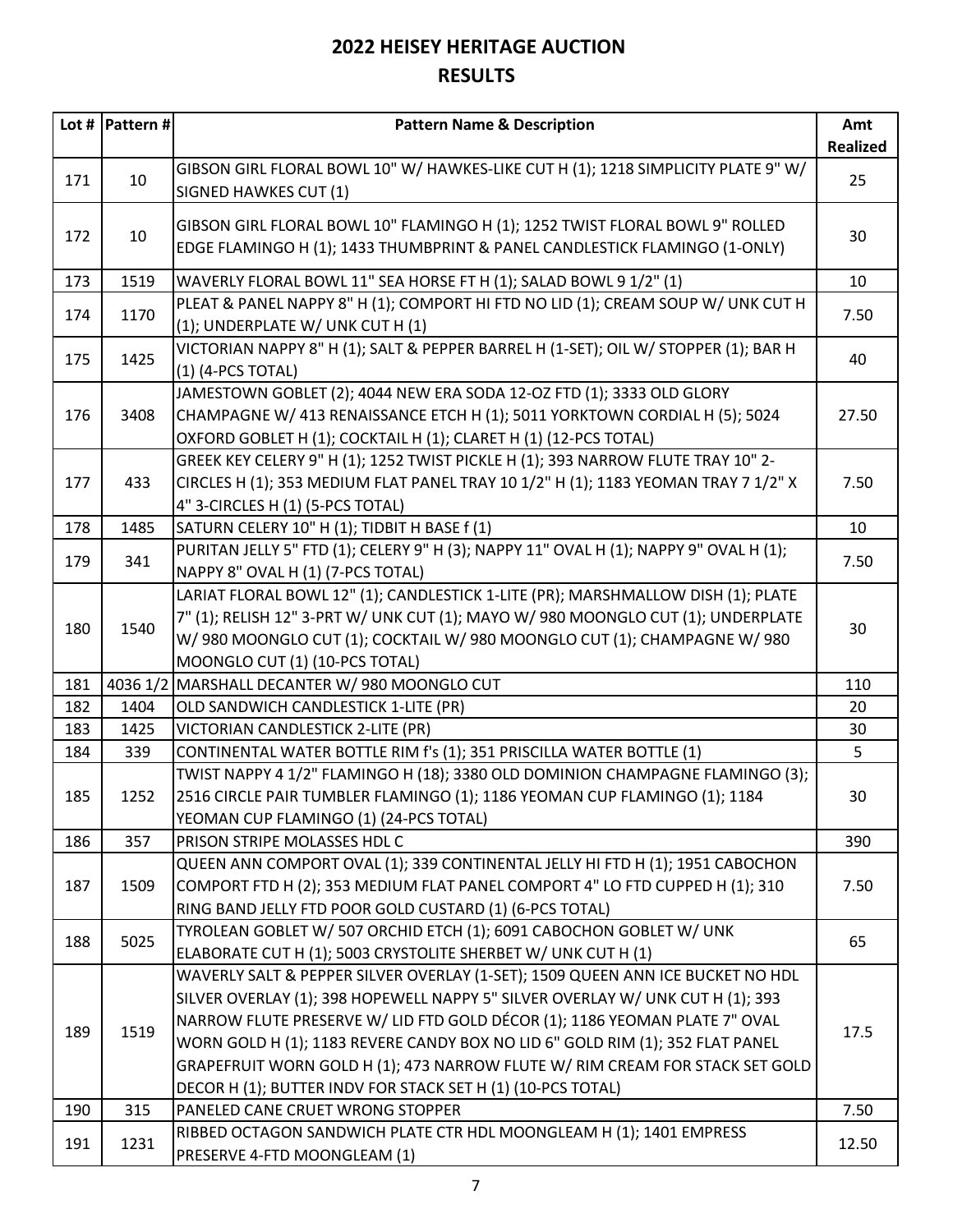|            | Lot #  Pattern # | <b>Pattern Name &amp; Description</b>                                                                   | Amt<br><b>Realized</b> |
|------------|------------------|---------------------------------------------------------------------------------------------------------|------------------------|
|            |                  | MCGRADY SYRUP 5-OZ (1); 353 MEDIUM FLAT PANEL SYRUP 7-OZ H (1); 379 URN SYRUP                           |                        |
| 192        | 372              | $NO$ LID H $(1)$                                                                                        | 5                      |
| 193        | 397              | COLONIAL CUPPED SCALLOP OIL W/ #1 STOPPER CLOUDY                                                        | 7.50                   |
|            |                  | NARROW FLUTE OIL 2-OZ W/ STOPPER f H (1); OIL 2-OZ W/ STOPPER (1); OIL 6-OZ NO                          |                        |
| 194        | 393              | STOPPER (1); 351 PRISCILLA OIL 4-OZ H (2); OIL 6-OZ (1) (6-PCS TOTAL)                                   | 12.50                  |
|            |                  | PEERLESS OIL 10-OZ (1); OIL 8-OZ WRONG STOPPER FAIR GOLD (1); 352 FLAT PANEL OIL 6-                     |                        |
| 195        | 300              | OZ W/ UNK CUT H (1); 150 BANDED FLUTE OIL 4-OZ H (1); 1469 RIDGELEIGH OIL (1); 1503                     | 12.50                  |
|            |                  | CRYSTOLITE OIL (1) (6-PCS TOTAL)                                                                        |                        |
|            |                  | WALDORF ASTORIA OIL 4-OZ STOPPER F (1); 353 MEDIUM FLAT PANEL OIL 8-OZ H (1); OIL 4-                    |                        |
| 196        | 333              | OZ WRONG STOPPER H (1); 331 COLONIAL PANEL OIL 6-OZ (1); 341 PURITAN OIL 6-OZ                           | 17.50                  |
|            |                  | WRONG STOPPER (2); OIL 4-OZ 1-WRONG STOPPER H (3) (9-PCS TOTAL)                                         |                        |
| 197        | 429              | PLAIN PANEL RECESS OIL STOPPER F H (2); OIL STOPPER F W/ UNK CUT H (1)                                  | 5                      |
|            |                  | VICTORIAN OIL (1); 1485 SATURN OIL W/ UNK CUT (1); 1404 OLD SANDWICH OIL H (1);                         |                        |
|            |                  | 1225 PLAIN BAND OIL (1); 333 WALDORF ASTORIA OIL 4-OZ H (1); 354 WIDE FLAT PANEL                        |                        |
| 198        | 1425             | OIL 2-OZ CLOUDY (1); 429 PLAIN PANEL RECESS OIL RIB B H (1); 400 COLONIAL SCALLOPED                     | 17.50                  |
|            |                  | TOP OIL (1); 353 MEDIUM FLAT PANEL OIL 8-OZ H (1); 351 PRISCILLA OIL 2-OZ (1); OIL 6-OZ                 |                        |
|            |                  | (1); 341 PURITAN OIL 2-OZ H (2); OIL 6-OZ H (1); #2 STOPPER (1); ALL OILS NO STOPPER (15-               |                        |
|            |                  | PCS TOTAL)                                                                                              |                        |
| 199        | 341 1/2          | PURITAN JUG 1-QT                                                                                        | 12.50                  |
| 200        | 150              | POINTED OVAL IN DIAMOND POINT NAPPY 4" (4)                                                              | 15                     |
| 201<br>202 | 1489<br>300      | PURITAN ASHTRAY SPADE (1); CLUB (1)<br>PEERLESS NAPPY 11" (1); JELLY HDL H (1); DECANTER NO STOPPER (1) | 25<br>5 <sup>1</sup>   |
| 203        | 1541             | ATHENA SANDWICH PLATE 13" W/ UNK CUT                                                                    | 27.50                  |
| 204        | 1509             | QUEEN ANN DEMI TORTE PLATE 11 1/2" (1); PLATE 8" (2)                                                    | 5                      |
| 205        | 1219             | BROOKVILLE SHERBET W/ HDL H (1); 1218 BROOKVILLE SHERBET NO HDL H (1)                                   | 5                      |
|            |                  | BANDED FLUTE CHAMPAGNE (1); 300 PEERLESS EGG CUP H (2); 337 TOURAINE WINE H (1);                        |                        |
| 206        | 150              | 1252 TWIST CHAMPAGNE H (1); 411 TUDOR CHAMPAGNE (1); 1506 PROVINCIAL OYSTER                             | 5                      |
|            |                  | COCKTAIL H (2); 363 CLARET H (1) (9-PCS TOTAL)                                                          |                        |
| 207        | 5                | CAITLIN ROSE PUFF BOX H W/ METAL LID (1); PUFF BOX NO LID H (1)                                         | 5                      |
| 208        | 351              | PRISCILLA DECANTER BOTH STOPPER f's (2)                                                                 | 22.50                  |
|            |                  | EMPRESS FLORAL BOWL D.F. W/ 450 1/2 FORMAL CHINTZ ETCH (1); PLATE 7" SQ W/ 449                          |                        |
| 209        | 1401             | POMPEII ETCH H (1)                                                                                      | 10                     |
| 210        | 341              | PURITAN DECANTER STOPPER BASE R                                                                         | 7.50                   |
| 211        | 4035             | BETHEL DECANTER W/ STOPPER F W/ PHEASANT DECAL & GOLD DÉCOR                                             | 15                     |
| 212        | 1401             | EMPRESS PLATE 6" RND SAHARA H (5); SAUCER RND SAHARA H (1); PLATE 7" SQ H (1)                           | 5                      |
| 213        | 1489             | PURITAN BITTERS BOTTLE                                                                                  | 10                     |
| 214        | 475              | NARROW FLUTE W RIM LEMON DISH 5 1/2" H                                                                  | 5 <sup>1</sup>         |
| 215        | 1184             | YEOMAN JELLY 2-HDL W/ UNK CUT H (1); CHEESE PLATE W/ UNK CUT H (1); 1229 OCTAGON                        | 5                      |
|            |                  | CHEESE PLATE 2-HDL (1)                                                                                  |                        |
| 216        | 23               | SHORT PANEL SALT & PEPPER H 1-THREADS f's (1-SET)                                                       | 20                     |
| 217        | 1519             | WAVERLY LION TRINKET BOX W/ LID AMBER BY IMPERIAL FOR COLLECTORS GUILD                                  | 90                     |
| 218        | 8888             | TRIANGLE SIGN "HEISEY" CRYSTAL HCA-2003-M FOR HCA BY MOSSER                                             | 12.50                  |
| 219        | 103              | TIGER PAPERWEIGHT H-B-I AIG                                                                             | 30                     |
| 220        |                  | 1503 1/2 CRYSTOLITE SWAN HANDLED JUG AZALEA H-B-I IG                                                    | 90                     |
| 221        | 1483             | STANHOPE VASE STIEGEL GREEN H-B-I IG                                                                    | 22.50                  |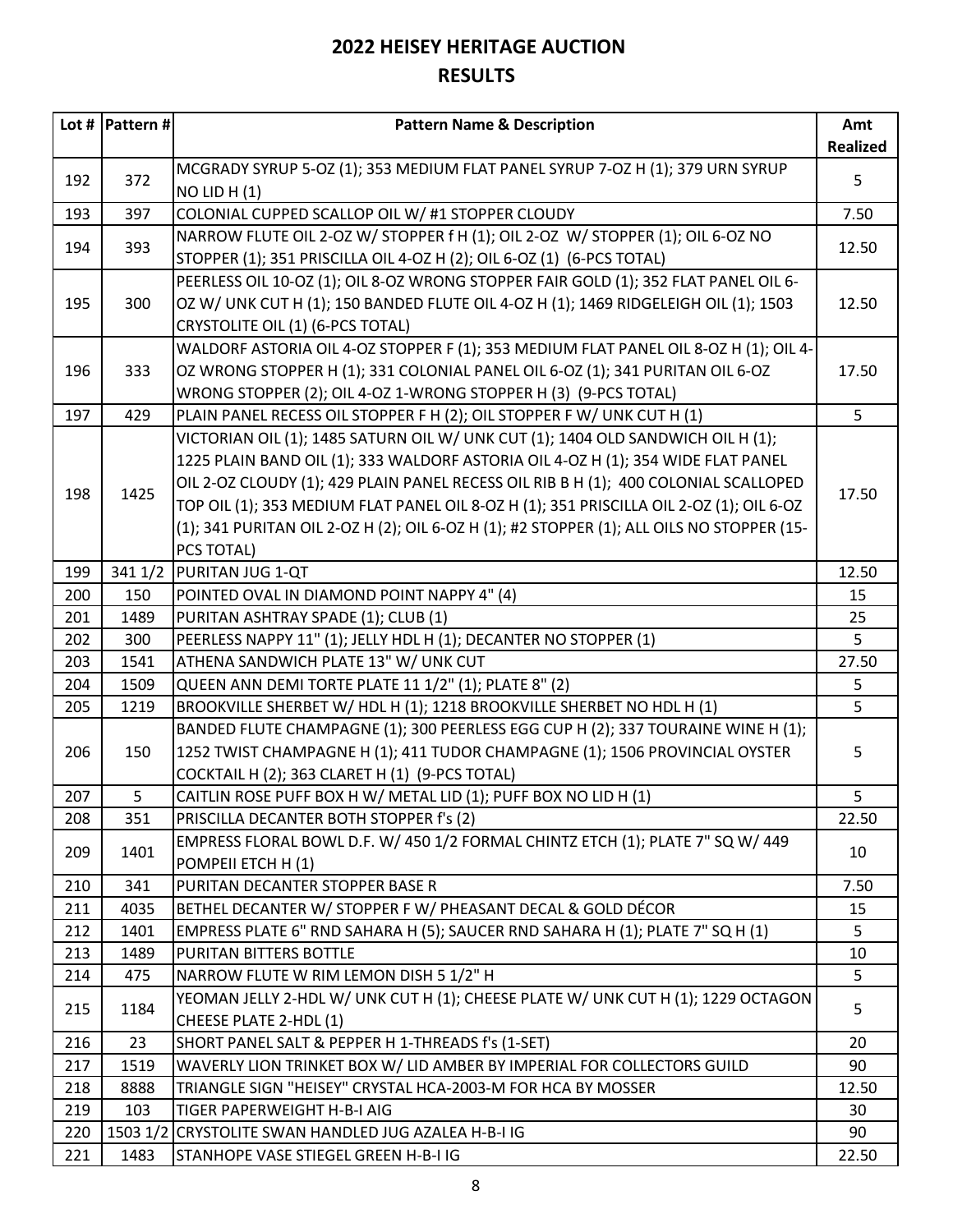|     | Lot #  Pattern # | <b>Pattern Name &amp; Description</b>                                                                                                                           | Amt             |
|-----|------------------|-----------------------------------------------------------------------------------------------------------------------------------------------------------------|-----------------|
|     |                  |                                                                                                                                                                 | <b>Realized</b> |
| 222 | 1506             | PROVINCIAL GOBLET AMBER (2); SHERBET AMBER (4); WINE AMBER (3); GARDENIA BOWL<br>11 1/2" AMBER (1) ALL H-B-I (10-PCS TOTAL)                                     | 100             |
| 223 | 1186             | YEOMAN JELLY 6" 2-HDL W/ UNK BUTTERFLY CUT H (1); 1182 REVERE NAPPY 7" 2-HDL W/<br>693 CLOISTER CUT (1)                                                         | 7.50            |
| 224 | $\overline{7}$   | <b>MAYO LADLE</b>                                                                                                                                               | 10              |
| 225 | 393              | NARROW FLUTE NUT FTD H (18); 1454 DIAMOND POINT JELLY H (4) (22-PCS TOTAL)                                                                                      | 5               |
|     |                  | TWIST PLATE 4 1/2" H (2); 300 PEERLESS ICE CREAM PLATE 6" H (2); 1506 PROVINCIAL TRAY                                                                           |                 |
|     |                  | FOR CREAM & SUGAR (1); 1567 PLANTATION BUTTER NO LID H (1); 5 COASTER H (2); 86                                                                                 |                 |
| 226 | 1252             | COCKTAIL STOPPER (1); 1202 PANELED OCTAGON BASE LGE FOR FLORAL BOWL W/ UNK                                                                                      | 10              |
|     |                  | CUT (1); 1405 IPSWICH UNDERPLATE H (1); 394 NARROW FLUTE MUSTARD W/ LID H (1) (12-                                                                              |                 |
|     |                  | PCS TOTAL)                                                                                                                                                      |                 |
| 227 | 433              | <b>GREEK KEY CHAMPAGNE H (5)</b>                                                                                                                                | 22.50           |
| 228 | 3390             | CARCASSONNE TUMBLER FTD SAHARA (13)                                                                                                                             | 35              |
|     |                  | BANDED FLUTE BAR LGE H (1); BAR SM H (1); 393 NARROW FLUTE BAR H (1); 4054                                                                                      |                 |
| 229 | 150              | CORONATION BAR LGE 2-OZ (1); BAR SM 1-OZ (1) (5-PCS TOTAL)                                                                                                      | 27.50           |
| 230 | 5031             | OOH LA LA FRENCH DRESSING W/ 507 ORCHID ETCH                                                                                                                    | 40              |
| 231 | 1489             | <b>PURITAN DECANTER (2)</b>                                                                                                                                     | 50              |
| 232 | 30               | TOM THUMB TOY CANDLESTICK H (3); 33 SKIRTED PANEL TOY CANDLESTICK H (6)                                                                                         | 27.50           |
| 233 | 1469             | RIDGELEIGH FLOWER BOX CORNER ROUGHNESS H OFF-COLOR (1); COCKTAIL (1); STAR                                                                                      | 12.50           |
|     |                  | RELISH H (1); CIGARETTE BOX NO LID 3 1/2" H (1) (4-PCS TOTAL)                                                                                                   |                 |
| 234 | 4044             | NEW ERA COCKTAIL H (2); 3408 JAMESTOWN CHAMPAGNE W/ 9057 ROOSEVELT TOP<br>SCORE ETCH (1); 3404 SPANISH CHAMPAGNE W/ 461 CONCORD ETCH (1) (4-PCS TOTAL)          | 47.50           |
| 235 | 16               | SUSANNEH PUFF BOX W/ GLASS LID H (2); PUFF BOX W/ CELLULOID LID H (1); 5 CAITLIN<br>ROSE PUFF BOX W/ METAL LID (4-PCS TOTAL)                                    | 37.50           |
| 236 | 5072             | ROSE STEM GOBLET W/ 515 HEISEY ROSE ETCH H (1); ICE TEA W/ 515 HEISEY ROSE ETCH<br>(1); 1519 WAVERLY CHOCOLATE BOX W/ LID W/ 515 HEISEY ROSE ETCH RIM F H (1)   | 47.50           |
| 237 | 3355             | FAIRACRE CHAMPAGNE W/ UNK CUT FLAMINGO STEM & FT (3); CHAMPAGNE FLAMINGO<br>STEM & FT (1)                                                                       | 7.50            |
| 238 | 5019             | WAVERLY CORDIAL (1); 3390 CARCASSONNE BAR (2); BAR SAHARA (1)                                                                                                   | 37.50           |
| 239 | 6                | MAYO LADLE FLAMINGO H                                                                                                                                           | 10              |
| 240 | 393              | NARROW FLUTE JUG 3-PINT H (2); CELERY 9" H (1); PRESERVE W/ LID H (1)                                                                                           | 22.50           |
| 241 | 1404             | OLD SANDWICH FLORAL BOWL OVAL W/ UNK CUT H                                                                                                                      | 80              |
| 242 | 1255             | PINEAPPLE & FAN SALT & PEPPER METAL LIDS (1-SET)                                                                                                                | 22.50           |
| 243 | 1170             | PLEAT & PANEL CREAM SOUP FLAMINGO H (2); UNDERPLATE FLAMINGO H (2)                                                                                              | 20              |
| 244 | 1252             | TWIST MUSTARD W/ LID H                                                                                                                                          | 22.50           |
| 245 | 1194             | PENTAGON RELISH INSIDE RIM F H (1); 1210 BON BON 2-HDL FLAMINGO (1); 1252 TWIST<br>CELERY 13" FLAMINGO H (1)                                                    | 7.50            |
| 246 | 1229             | OCTAGON SANDWICH PLATE 12" 2-HDL MOONGLEAM (1); 1184 YEOMAN SALVER 8" FTD<br>W/ UNK CUT MOONGLEAM STEM & FT H (1); 1170 PLEAT & PANEL SHERBET MOONGLEAM<br>H(1) | 40              |
| 247 | 1433             | THUMBPRINT & PANEL FLORAL BOWL FLAMINGO                                                                                                                         | 32.50           |
| 248 | 355              | QUATOR CREAM & SUGAR HOTEL W/ UNK CUT H (1-SET)                                                                                                                 | 5               |
| 249 | 1509             | QUEEN ANN CANDELABRA W/ 913 EVERGLADE CUT (PR)                                                                                                                  | 60              |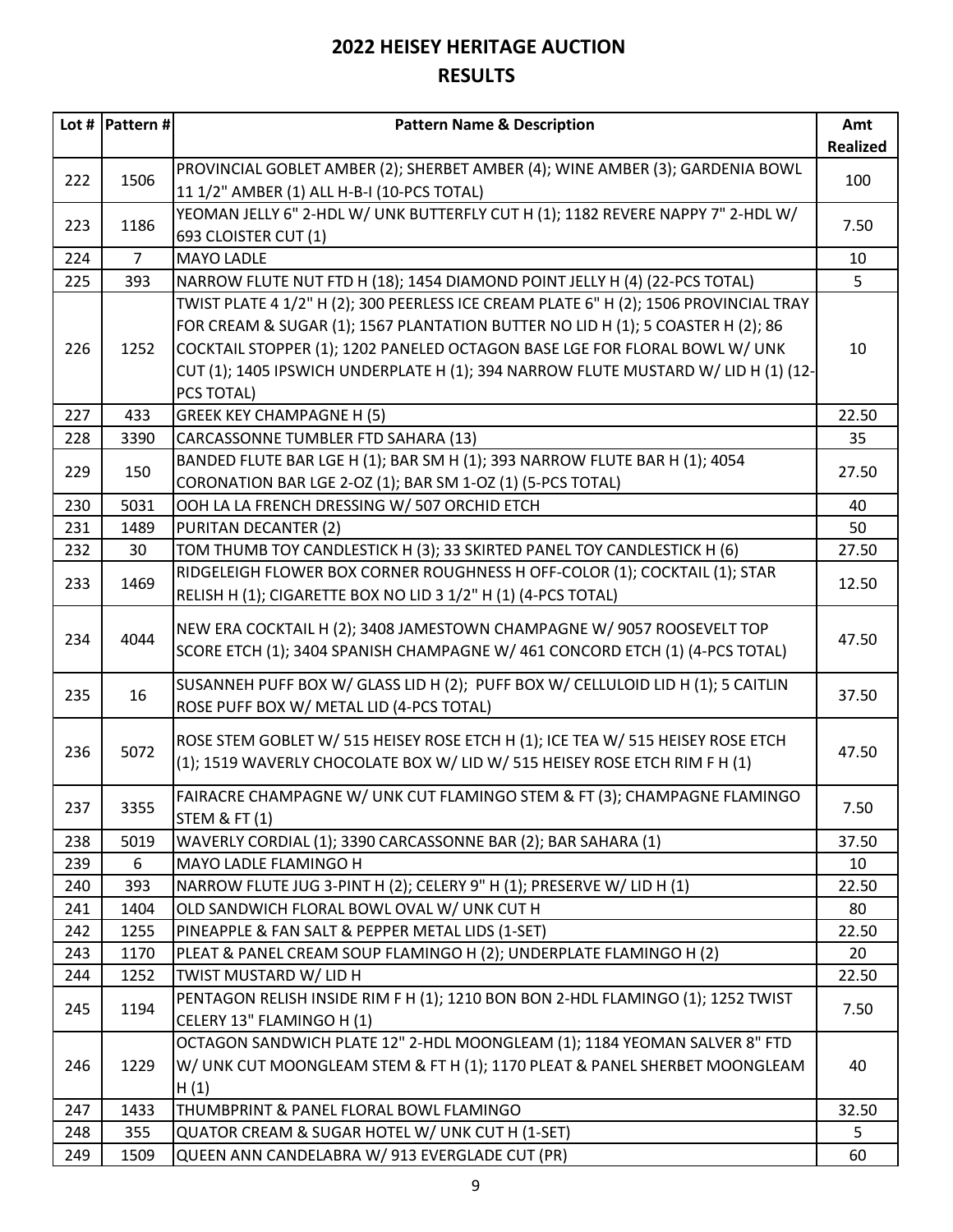|     | Lot #  Pattern # | <b>Pattern Name &amp; Description</b>                                              | Amt             |
|-----|------------------|------------------------------------------------------------------------------------|-----------------|
|     |                  |                                                                                    | <b>Realized</b> |
|     |                  | FANCY LOOP VASE 10" (1); ROSE BOWL 4" WORN GOLD (1); TUMBLER FAIR GOLD (1); OIL    |                 |
| 250 | 1205             | LAMP NO FITTINGS (1); PUNCH CUP (1) (5-PCS TOTAL)                                  | 65              |
| 251 | 1201             | FANDANGO NAPPY 9" CRIMPED (1); OIL 4-OZ (1); CREAM HOTEL POOR GOLD (1)             | 25              |
| 252 | 1601             | <b>SLEEPING FOX ASHTRAY</b>                                                        | 95              |
| 253 | 1404             | OLD SANDWICH ASHTRAY INDV SAHARA H (4); 331 COLONIAL PANEL SALT INDV (1); 1183     | 22.50           |
|     |                  | REVERE SALT INDV W/ UNK CUT H (2)                                                  |                 |
|     |                  | NARROW FLUTE W RIM SALTED NUT H (2); SALTED NUT W/ STAR BOTTOM FLAMINGO H          |                 |
| 254 | 473              | (1); SALTED NUT MOONGLEAM H (1); 353 MEDIUM FLAT PANEL NUT FTD FLAMINGO H (2)      | 25              |
|     |                  | (6-PCS TOTAL)                                                                      |                 |
| 255 | 1401             | EMPRESS NUT D.F. FLAMINGO (2); NUT D.F. MOONGLEAM (1)                              | 27.50           |
| 256 | 1252             | TWIST NUT INDV MOONGLEAM H (6); 1184 YEOMAN CUP D.O. MOONGLEAM H (1)               | 37.50           |
| 257 | 354              | WIDE FLAT PANEL STACK SET: CREAM-SUGAR-BUTTER (3-PC SET); BUTTER FOR STACK SET H   | 27.50           |
|     |                  | (1)                                                                                |                 |
| 258 | 479              | PETAL CREAM & SUGAR FLAMINGO (1-SET)                                               | 10              |
| 259 | 1519             | WAVERLY CREAM & SUGAR 4-PRT MOLD W/ 507 ORCHID ETCH H (1-SET)                      | 7.50            |
|     |                  | QUEEN ANN MINT 2-HDL W/ 507 ORCHID ETCH (1); RELISH TRIPLEX W/ 507 ORCHID ETCH     |                 |
| 260 | 1509             | (1)                                                                                | 7.50            |
|     |                  | NARROW FLUTE W RIM CREAM 4-OZ HOTEL H (2); 7052 DIAMOND GRID PUFF BOX H W/         |                 |
| 261 | 473              | METAL LID (1); 1150 COLONIAL STAR PLATE 5" METAL RIM H (1); 1183 REVERE CANDY BOX  | 7.50            |
|     |                  | 4" W/ LID H (1) (5-PCS TOTAL)                                                      |                 |
| 262 | 372              | MCGRADY SYRUP 7-OZ FLAMINGO                                                        | 30              |
| 263 | 1183             | REVERE CANDY BOX 6" W/ LID W/ UNK CUT H                                            | 20              |
| 264 | 1255             | PINEAPPLE & FAN VASE 6" EMERALD WORN GOLD                                          | 12.50           |
| 265 | 1508             | <b>KREIMER CARD CASE</b>                                                           | 65              |
| 266 | 1193             | INSIDE SCALLOP CUCUMBER DISH FLAMINGO H (2); CUCUMBER DISH HAWTHORNE H (1);        | 65              |
|     |                  | 1191 LOBE PICKLE/OLIVE HAWTHORNE (1)                                               |                 |
|     |                  | RECESSED PANEL CANDY JAR W/ LID 1-LB WHEELING GOLD DÉCOR H (1); CANDY JAR W/ LID   |                 |
| 267 | 465              | 1/2-LB ACID ETCH & WORN GOLD (1); CANDY JAR W/ LID 1/2-LB WORN GOLD (1)            | 37.50           |
|     |                  |                                                                                    |                 |
| 268 | 1566             | <b>BANDED CRYSTOLITE CANDLEBLOCK (PR)</b>                                          | 15              |
| 269 | 351              | PRISCILLA OIL 6-OZ W/#3 STOPPER H                                                  | 5               |
| 270 | 300              | PEERLESS CLARET JUG                                                                | 40              |
| 271 | 463              | <b>BONNET BASKET W/ UNK CUT H</b>                                                  | 25              |
| 272 | 150              | POINTED OVAL IN DIAMOND POINT JUG NO LID                                           | 20              |
| 273 | 1225             | PLAIN BAND CAKE SALVER 10"                                                         | 37.50           |
| 274 | 1252             | TWIST PLATE 8" MARIGOLD H (2); SODA 9-OZ FTD MARIGOLD H (4); 1229 OCTAGON BON      | 60              |
|     |                  | BON (1); MAYO D.O. MARIGOLD (1)                                                    |                 |
| 275 | 1567             | PLANTATION SHERBET H (12); GOBLET (4) (16-PCS TOTAL)                               | 15              |
| 276 | 353              | MEDIUM FLAT PANEL TRUMPET VASE 8" STAR BOTTOM H BASE f (1); 300 1/2 PEERLESS       | 22.50           |
|     |                  | VASE 9" H (1); 305 PUNTY & DIAMOND POINT VASE 8" (1)                               |                 |
| 277 | 1425             | VICTORIAN CREAM & SUGAR H (1-SET); GOBLET LO FTD (1); SHERBET (5); CLARET (4) (12- | 27.50           |
|     |                  | PCS TOTAL)                                                                         |                 |
| 278 | 1295             | BEADED SWAG TUMBLER ASST PAINTED FLORAL DÉCOR OPAL (7)                             | 60              |